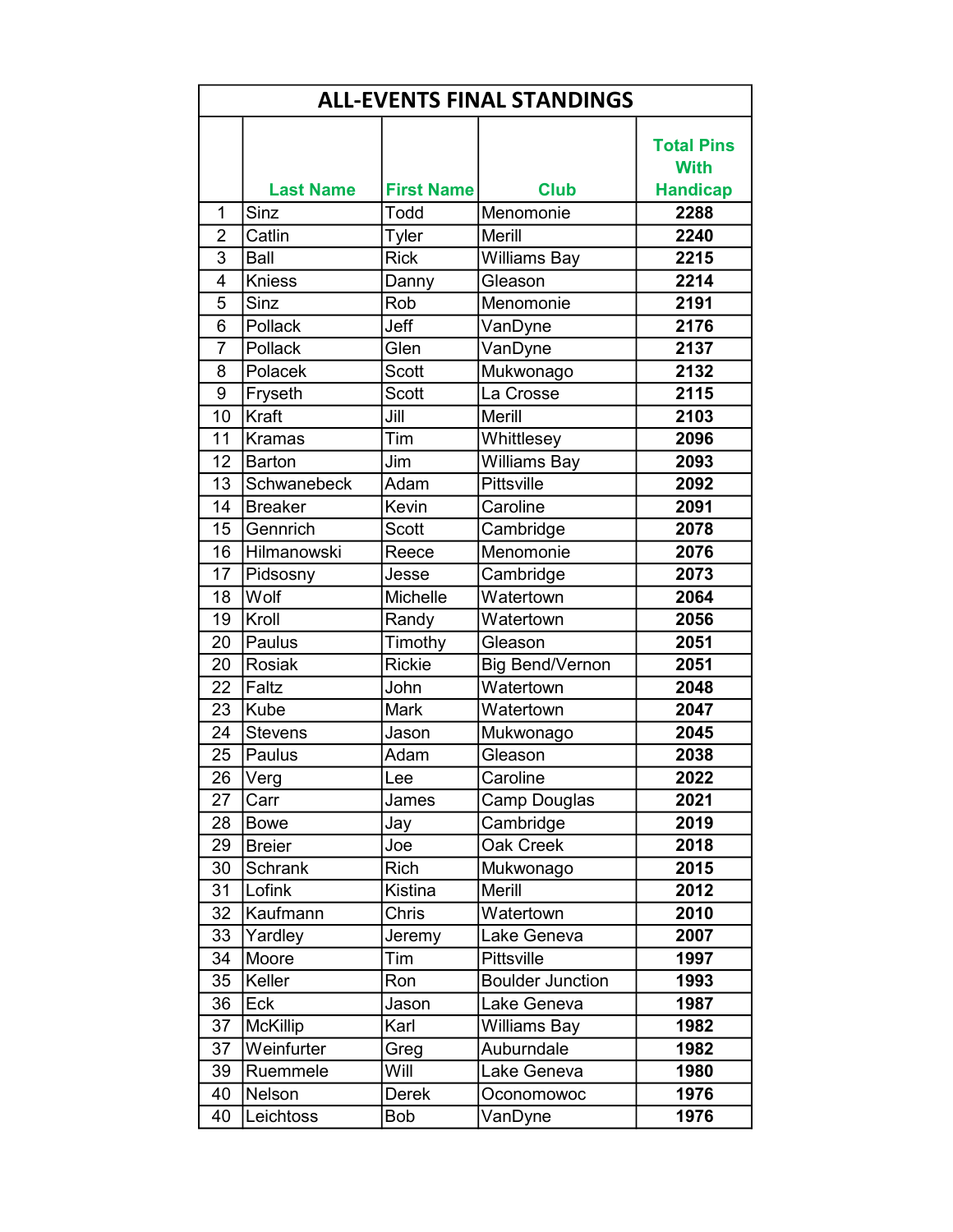| 42 | Seefeldt           | Matt         | <b>Bear Creek</b>      | 1974 |
|----|--------------------|--------------|------------------------|------|
| 43 | Gerdes             | Kevin        | Camp Douglas           | 1969 |
| 44 | Heiser             | <b>Nick</b>  | Elkhorn                | 1967 |
| 45 | Jurss              | John         | Sheboygan              | 1966 |
| 46 | Erickson           | <b>Brian</b> | Pepin                  | 1964 |
| 46 | VanHoof            | Pat          | Caroline               | 1964 |
| 48 | Miller             | Jeff         | <b>Roberts</b>         | 1963 |
| 49 | <b>Huss</b>        | Pat          | <b>Bear Creek</b>      | 1962 |
| 50 | Glander            | Kevin        | Pepin                  | 1961 |
| 51 | Krueger            | Chris        | Cambridge              | 1960 |
| 51 | Sandberg           | Loren        | Menomonie              | 1960 |
| 53 | Luginbuhl          | Kory         | Cambridge              | 1959 |
| 54 | Trojanowski        | Mark         | Mukwonago              | 1957 |
| 55 | Vogel              | Jermey       | Spencer                | 1947 |
| 55 | <b>Brown</b>       | Jeff         | <b>Roberts</b>         | 1947 |
| 57 | Murray             | <b>Neil</b>  | Sheboygan              | 1946 |
| 58 | <b>Burkhart</b>    | <b>Steve</b> | Gleason                | 1944 |
| 59 | Waddell            | <b>Bob</b>   | <b>Williams Bay</b>    | 1943 |
| 60 | Clinton            | Jim          | <b>Bear Creek</b>      | 1943 |
| 61 | Knight             | Doug         | <b>Williams Bay</b>    | 1940 |
| 62 | Schwanebeck        | <b>Bryan</b> | <b>Pittsville</b>      | 1939 |
| 63 | Huebscher          | Keith        | Williams Bay           | 1939 |
| 64 | Catalano           | Linda        | Oconomowoc             | 1937 |
| 65 | Krug               | Kris         | Whittlesey             | 1935 |
| 66 | <b>Brost</b>       | Cindy        | Mukwonago              | 1930 |
| 67 | O'Brien            | Patrick      | Sheboygan              | 1929 |
| 68 | Daher              | Laura        | <b>Roberts</b>         | 1927 |
| 69 | Hanke              | Edd          | Menomonie              | 1921 |
| 70 | Polzin             | Jim          | Caroline               | 1918 |
| 71 | Frankenstien       | Al           | Mukwonago              | 1915 |
| 72 | Krueger            | Michelle     | Cambridge              | 1914 |
| 73 | Shircec            | Tom          | Sheboygan              | 1913 |
| 74 | <b>Stowell</b>     | Ken          | Elkhorn                | 1912 |
| 75 | <b>Hawkins</b>     | Connie       | <b>Williams Bay</b>    | 1911 |
| 76 | Sampson            | Bill         | Mukwonago              | 1910 |
| 77 | <b>Brandemuchl</b> | Bob          | <b>Big Bend/Vernon</b> | 1900 |
| 77 | Hackl              | Richard      | <b>St Francis</b>      | 1900 |
| 79 | Forsythe           | Todd         | Camp Douglas           | 1899 |
| 80 | Glassman           | Carl         | <b>Big Bend/Vernon</b> | 1898 |
| 80 | Kundinger          | Jim          | Auburndale             | 1898 |
| 82 | <b>Berg</b>        | Tom          | Caroline               | 1894 |
| 83 | Amy                | Pidsosny     | Cambridge              | 1892 |
| 83 | Krall              | Travis       | Spencer                | 1892 |
| 85 | Schildt            | Ron          | <b>Williams Bay</b>    | 1891 |
| 86 | Klubertanz         | Jim          | <b>McFarland</b>       | 1888 |
| 86 | Jacobson           | Dave         | Lake Geneva            | 1888 |
| 88 | Smith              | Greg         | Camp Douglas           | 1883 |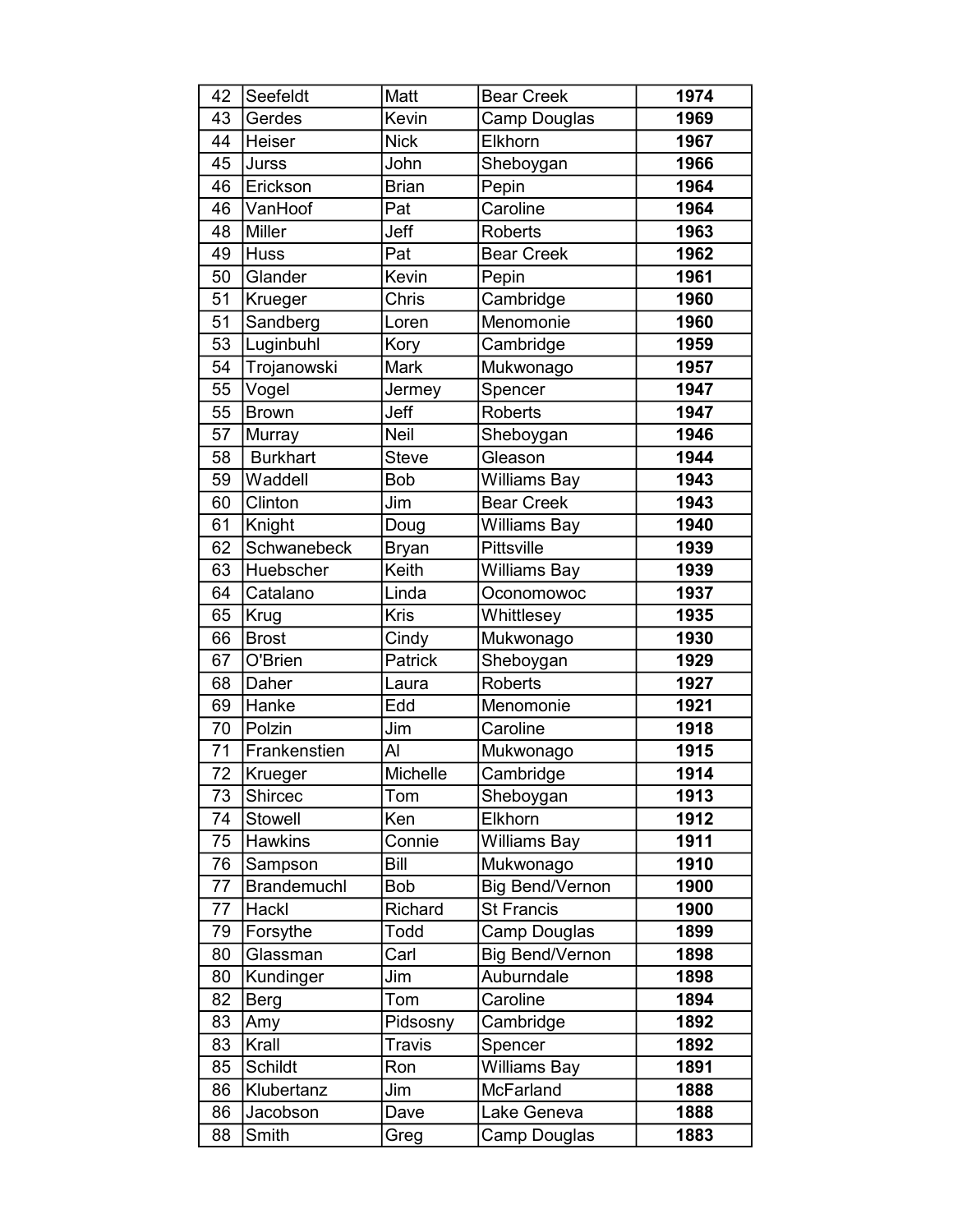| 89  | Knott            | Dennis       | Merill                  | 1881 |
|-----|------------------|--------------|-------------------------|------|
| 89  | Iwanski          | <b>Russ</b>  | <b>St Francis</b>       | 1881 |
| 89  | Zorman           | Zeb          | Pittsville              | 1881 |
| 92  | Voight           | <b>Bruce</b> | McFarland               | 1880 |
| 93  | LoFink           | Ryan         | Merill                  | 1878 |
| 94  | Pugh             | <b>Bruce</b> | <b>Big Bend/Vernon</b>  | 1877 |
| 94  | Sadler           | Paul         | Mukwonago               | 1877 |
| 94  | Jocobson         | Ray          | Lake Geneva             | 1877 |
| 94  | Krug             | Patty        | Whittlesey              | 1877 |
| 98  | Welden           | Tom          | <b>Big Bend/Vernon</b>  | 1876 |
| 99  | Johnson          | Ken Sr.      | <b>Roberts</b>          | 1875 |
|     | 100 Romens       | Reed         | Pittsville              | 1874 |
| 101 | Buntrock         | Jeff         | Lake Geneva             | 1870 |
| 101 | Scheuerman       | <b>Barry</b> | Gleason                 | 1870 |
|     | 103 Nesseth      | Jay          | <b>Roberts</b>          | 1868 |
|     | 104 Olson        | Jeff         | <b>Roberts</b>          | 1864 |
|     | 105   Krause     | Dan          | Spencer                 | 1863 |
|     | 106 Schweitzer   | Rob          | <b>Bear Creek</b>       | 1861 |
|     | 107 Wolf         | Ed           | Watertown               | 1855 |
|     | 108 Kosok        | Kevin        | Pepin                   | 1854 |
|     | 108 Murray       | Janis        | Sheboygan               | 1854 |
|     | 110 Michalak     | Nicole       | Oak Creek               | 1852 |
| 111 | Woggon           | Tim          | Camp Douglas            | 1847 |
|     | 112 Madsen       | Jamison      | Oak Creek               | 1842 |
|     | 113 $\vert$ Rabe | Eric         | Elkhorn                 | 1841 |
|     | 114 Rather       | Marlene      | Watertown               | 1840 |
|     | 115 Winzer       | Uli          | <b>Roberts</b>          | 1837 |
|     | 116   Dimauro    | Anthony      | Lake Geneva             | 1832 |
|     | 116 Wojcik       | Ben          | Spencer                 | 1832 |
|     | $116$ Wold       | <b>Brian</b> | Menomonie               | 1832 |
|     | 119 LeBoeuf      | John         | St Francis              | 1831 |
|     | 120 Miller       | Chris        | Cambridge               | 1829 |
|     | 120   Bunger     | <b>Burt</b>  | Oak Creek               | 1829 |
|     | 122 Erickson     | James        | Menomonie               | 1828 |
|     | $123$ Buss       | Eric         | Menomonie               | 1826 |
|     | 124 Aschliman    | Carl         | <b>Bear Creek</b>       | 1824 |
|     | 124 Howard       | Jim          | Mukwonago               | 1824 |
|     | 126 Hilbert      | Max          | Sheboygan               | 1819 |
|     | 126 Bertch       | Bob          | <b>Boulder Junction</b> | 1819 |
|     | 128 Baker        | Dan          | Oak Creek               | 1818 |
|     | $128$ Naef       | Bill         | Gleason                 | 1818 |
|     | 128 Schwartz     | Wayne        | Caroline                | 1818 |
| 131 | Buchler          | <b>Bob</b>   | Gleason                 | 1816 |
| 131 | Brieske          | Joel         | Camp Douglas            | 1816 |
|     | 133 Sommers      | Tim          | Oak Creek               | 1814 |
|     | 133 Aschliman    | Sue          | <b>Bear Creek</b>       | 1814 |
|     | 135 Erickson     | Lanny        | <b>Roberts</b>          | 1804 |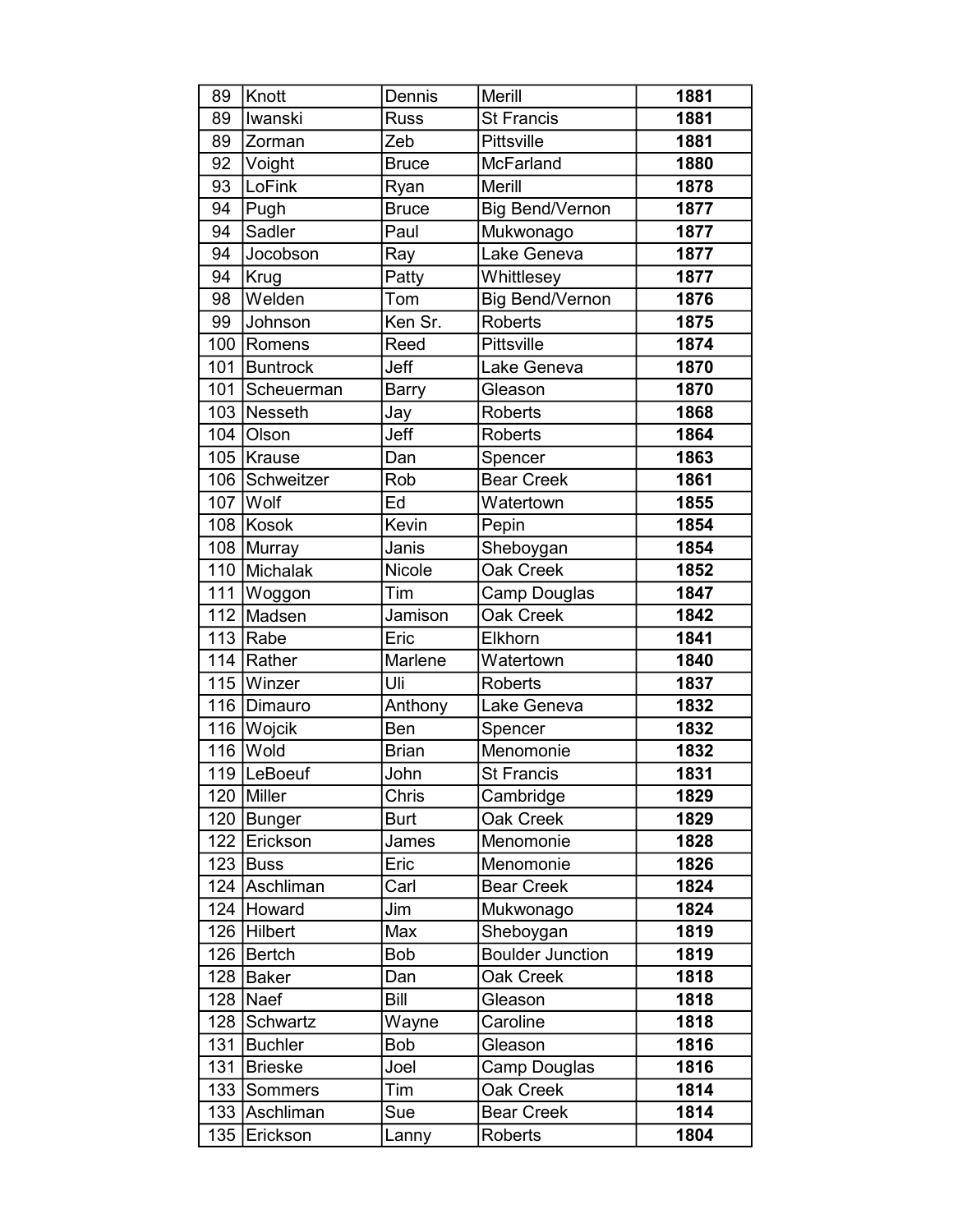|     | 136 Quaintance        | Val             | <b>Bear Creek</b>   | 1798 |
|-----|-----------------------|-----------------|---------------------|------|
|     | 137 Frank             | Tim             | Menomonie           | 1792 |
|     | 138 Zollpriester      | Julie           | Gleason             | 1789 |
|     | 139 Clemmens          | Tom             | <b>Roberts</b>      | 1788 |
| 140 | Neff                  | Ken             | <b>Merill</b>       | 1786 |
|     | 141 Staus             | Jay             | Oconomowoc          | 1785 |
| 141 | <b>O</b> lson         | Linnea          | <b>Roberts</b>      | 1785 |
| 141 | Woggon                | Tom             | Camp Douglas        | 1785 |
|     | $\overline{144}$ Drew | Dan             | Tomah               | 1783 |
|     | $145$ Luck            | Randy           | Oconomowoc          | 1782 |
|     | 146 Fanta             | Al              | <b>Roberts</b>      | 1779 |
|     | 147   Masephol        | Jeff            | Pittsville          | 1777 |
|     | 148   Biebauer        | Ronda           | <b>Roberts</b>      | 1776 |
|     | 149 Eggleston         | Lisa            | Mukwonago           | 1775 |
|     | 150 Ehrke             | Leif            | Cambridge           | 1774 |
|     | 151 Anderson          | Dan             | <b>Williams Bay</b> | 1766 |
|     | 152 Kniess            | Liz             | Gleason             | 1765 |
|     | 152   Kraft           | Jeff            | Merill              | 1765 |
|     | 154 Bonner            | Larry           | Camp Douglas        | 1764 |
|     | 155 LeJune            | Chris           | La Crosse           | 1762 |
|     | 156 $ W $             | Tim             | <b>Bear Creek</b>   | 1761 |
| 157 | Gennrich              | Jody            | Cambridge           | 1760 |
|     | 157 Erickson          | Lenny           | <b>Roberts</b>      | 1760 |
|     | 157 $\vert$ Giles     | Dan             | Pittsville          | 1760 |
| 160 | Haak                  | Jess            | <b>Williams Bay</b> | 1758 |
| 160 | <b>Wold</b>           | Wendy           | Menomonie           | 1758 |
| 162 | Simon                 | Kevin           | Camp Douglas        | 1757 |
|     | 163 Standlee          | Chris           | Mukwonago           | 1755 |
|     | 164 Eikland           | <b>Michelle</b> | Cambridge           | 1753 |
|     | 165   Krueger         | Dan             | Merill              | 1752 |
|     | 166 Jensen            | Doug            | Caroline            | 1750 |
| 167 | Bach                  | Dave            | <b>Williams Bay</b> | 1745 |
|     | 168 Smith             | Dan             | Menomonie           | 1744 |
| 169 | McGregor              | Steph           | <b>Bear Creek</b>   | 1742 |
|     | 170 Johnson           | John            | Elkhorn             | 1741 |
|     | 171 Zollpriester      | John            | Gleason             | 1739 |
|     | 171 Meyer             | Reid            | <b>Roberts</b>      | 1739 |
|     | 173   Lundeen-Miller  | kristi          | Roberts             | 1732 |
|     | 174 Sosinski          | Dale            | Mukwonago           | 1730 |
|     | 175   Mcgregor        | Matt            | <b>Bear Creek</b>   | 1728 |
|     | 175 Hansen            | Jessica         | Menomonie           | 1728 |
|     | 177 Daher             | Bill            | <b>Roberts</b>      | 1726 |
|     | 178   Krug            | Greg            | Whittlesey          | 1725 |
| 179 | Michalak              | Frank           | Oak Creek           | 1719 |
| 180 | Yarbrough             | Robert          | Oconomowoc          | 1716 |
| 181 | Johnson               | Ken             | Lake Geneva         | 1711 |
| 182 | <b>SCHWEITZER</b>     | Holly           | <b>Bear Creek</b>   | 1708 |